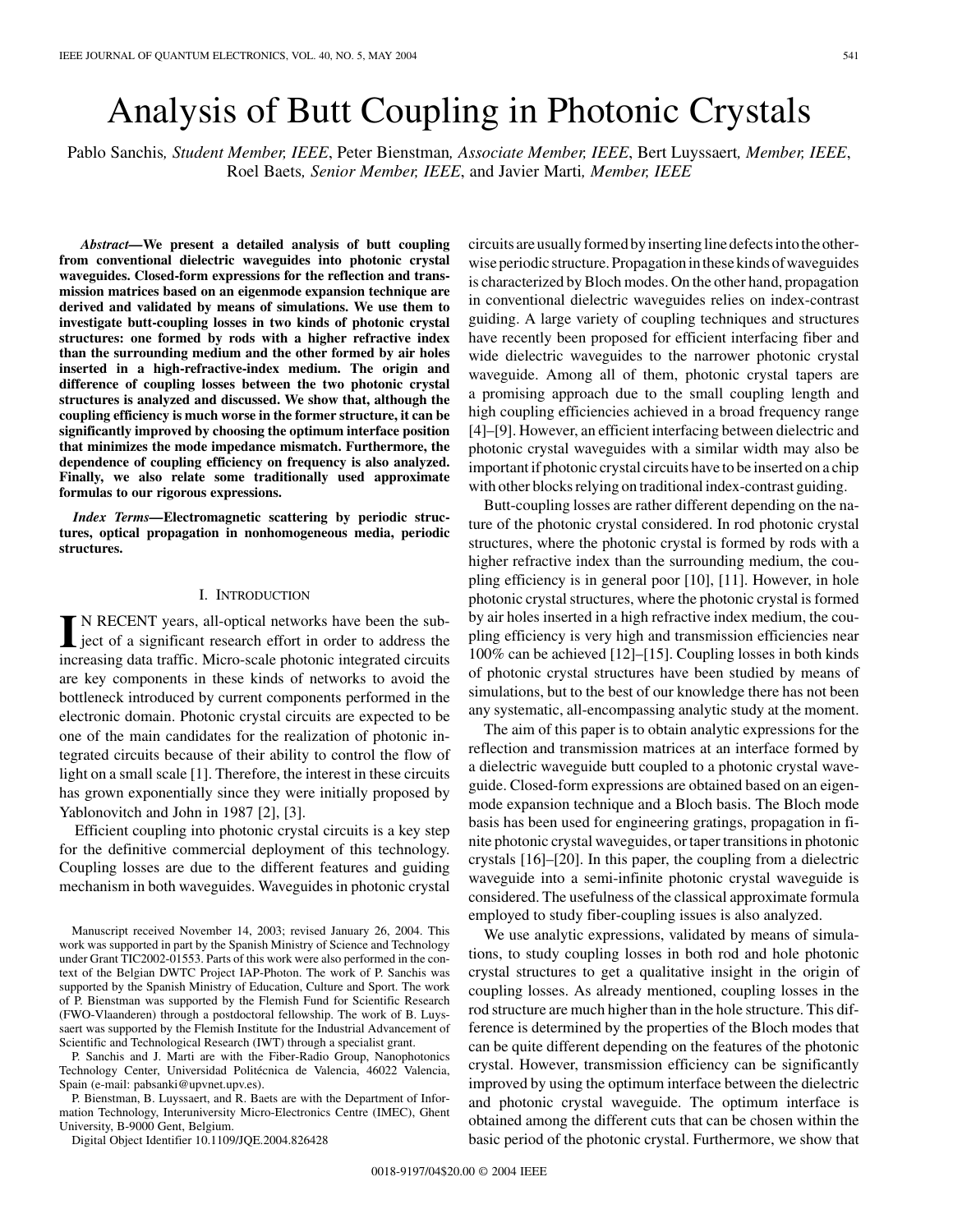

Fig. 1. Interface between two media.

even choosing the optimum interface the maximum transmission will be limited by the group velocity mismatch that exists between the dielectric and photonic crystal waveguide. However, we obtain that the transmission efficiency can increase from values lower than 5% to values near 70% for the rod structure while efficiency near 100% can be achieved for the hole structure in a broad frequency range by choosing the optimum interface.

The paper is structured as follows. In Section II, we briefly review the procedure to derive the transmission and reflection matrices at an interface between two dielectric waveguides. This approach is generalized in Section II to derive the transmission and reflection matrices for an interface between a dielectric and a photonic crystal waveguide. Two different approaches are provided. Analytic results are then compared with simulations in Section IV and the difference in coupling losses between a rod and a hole photonic crystal structures are analyzed and discussed. Finally, conclusions are drawn in Section V.

## II. INTERFACE BETWEEN TWO DIELECTRIC WAVEGUIDES

Fig. 1 shows the interface between two different media where the  $z$  axis is oriented along the propagation direction. In this case, we consider that both media are  $z$ -invariant. If the interface is placed at  $z = 0$  and a single mode with index p is incident from medium I, this incident mode will give rise to a reflected field in medium I and a transmitted field in medium II. The following derivation is based on the well-known mode-matching technique [[21\]](#page-9-0), [[22\]](#page-9-0). We expand the fields in terms of the eigenmodes of each medium and impose the continuity of the tangential components of the total field

$$
E_p^I + \sum_j R_{j,p} E_j^I = \sum_j T_{j,p} E_j^{II}
$$
 (1)

$$
H_p^I - \sum_j R_{j,p} H_j^I = \sum_j T_{j,p} H_j^{II}
$$
 (2)

where  $E$ ,  $H$  are the electric and magnetic tangential fields, respectively, and  $T$  and  $R$  are the transmission and reflection coefficients, respectively. The minus sign of the reflected magnetic field is due to the symmetries for the backward propagating modes. In order to calculate the unknown transmission and reflection coefficients, we take the right cross product of (1) with  $H_I^1$  and the left cross product of (2) with  $E_I^I$ , which are the expansion fields of medium I. Here,  $i$  is an arbitrary index. After integrating over the cross section, we get

$$
\langle E_p^I, H_I^I \rangle + \sum_j R_{j,p} \langle E_j^I, H_I^I \rangle = \sum_j T_{j,p} \langle E_j^{\text{II}}, H_I^I \rangle \quad (3)
$$

$$
\left\langle \mathbf{E}_{\mathbf{I}}^{\mathbf{I}}, \mathbf{H}_{p}^{\mathbf{I}} \right\rangle - \sum_{j} R_{j,p} \left\langle \mathbf{E}_{\mathbf{I}}^{\mathbf{I}}, \mathbf{H}_{j}^{\mathbf{I}} \right\rangle = \sum_{j} T_{j,p} \left\langle \mathbf{E}_{\mathbf{I}}^{\mathbf{I}}, \mathbf{H}_{j}^{\mathbf{II}} \right\rangle \tag{4}
$$



Fig. 2. Schematic of the analyzed structures where  $w$  is the width of the input waveguide and a is the lattice constant.

where the scalar product is defined as the following overlap integral:

$$
\langle E_n, H_m \rangle = \iint_S (E_n \times H_m) u_z dS.
$$

By invoking the orthogonality relation and after some algebraic manipulations, we obtain

$$
2\delta_{\text{Ip}}\left\langle E_p^{\text{I}}, H_p^{\text{I}} \right\rangle = \sum_j T_{j,p} \left[ \left\langle E_j^{\text{II}}, H_j^{\text{I}} \right\rangle + \left\langle E_j^{\text{I}}, H_j^{\text{II}} \right\rangle \right] \tag{5}
$$

$$
R_{\text{I,p}} = \frac{1}{2\left\langle E_j^{\text{I}}, H_j^{\text{I}} \right\rangle} \sum_j T_{j,p} \left[ \left\langle E_j^{\text{II}}, H_j^{\text{I}} \right\rangle - \left\langle E_j^{\text{I}}, H_j^{\text{II}} \right\rangle \right]. \tag{6}
$$

If the series expansion is truncated after  $N$  terms, the transmission coefficient will be calculated by solving an  $N \times N$  linear system, and then the reflection coefficients will be obtained by a simple matrix multiplication. Although these coefficients are obtained upon incidence of a mode with index  $p$ , the whole procedure can be repeated using all modes  $p$  in  $1 \rightarrow N$ . Thereby, we will obtain the transmission and reflection matrices that completely characterize the scattering that occurs at the interface.

# III. INTERFACE BETWEEN DIELECTRIC AND PHOTONIC CRYSTAL WAVEGUIDES

#### *A. First Approach*

Fig. 2(a) shows the structure under study that is formed by a dielectric waveguide butt coupled to a single-line defect photonic crystal waveguide. In this case, medium II shown in Fig. 1 is not a  $z$ -invariant medium but a periodic medium, which consists of an infinitive number of repetitions of the same basic period in the  $z$  direction. Propagation in the periodic medium is determined by Bloch modes [[23\]](#page-9-0). Mode properties can change significantly within the basic period. Therefore, the coupling efficiency will depend on the interface chosen among all of the possible cuts within the basic period.

In order to calculate the transmission and reflection matrices of the structure shown in Fig. 2(a), we expand the fields of medium II in terms of the Bloch modes and use (5) and (6). These equations are still valid because the orthogonality relation is invoked by using the field expansions of the dielectric waveguide, which is a  $z$ -invariant medium. It is worth mentioning that the orthogonality of Bloch modes is only true at the high symmetry points. On the other hand, only forward-propagating Bloch modes are used in the series expansion because a semi-infinite photonic crystal waveguide is considered. In order to distinguish the forward-propagating Bloch modes from the back-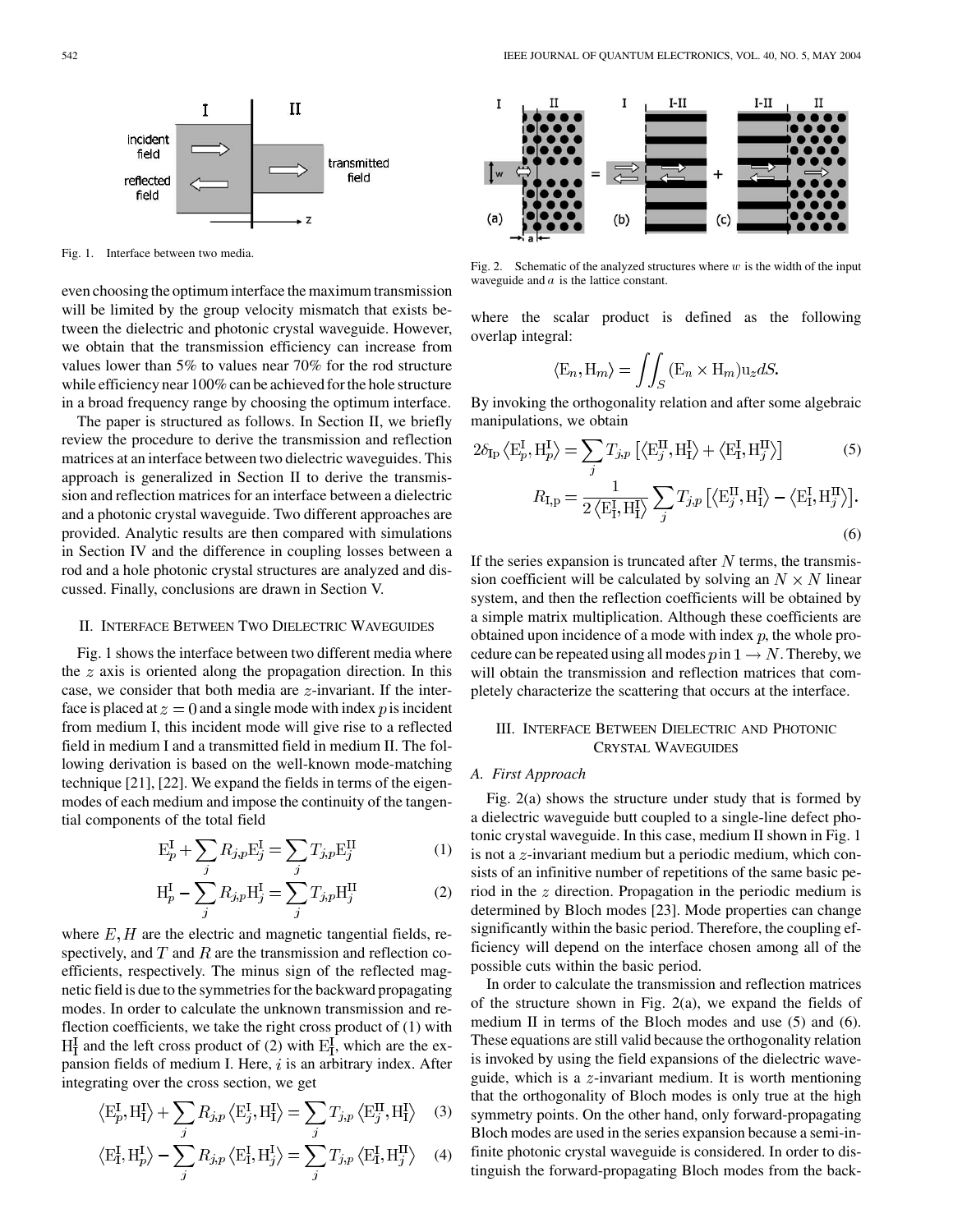ward-propagating Bloch modes, we look at the power flux for the guided mode and at the imaginary part of the wave vector for the evanescent modes [[24\]](#page-9-0).

In eigenmode expansion, the structure is sliced up into layers where the index profile does not change in the propagation direction. In each of these individual layers, we can write the field as a sum of the eigenmodes. In the case of Bloch modes, the field in each layer is composed of forward and backward components. Equations (5) and (6) can be simplified by expressing the Bloch modes in terms of their forward and backward components so that we obtain

$$
\left\langle \mathbf{E}_{j}^{\mathrm{II}}, \mathbf{H}_{\mathrm{I}}^{\mathrm{I}} \right\rangle = \sum_{k} \left( F_{k}^{j} + B_{k}^{j} \right) \cdot \left\langle \tilde{\mathbf{E}}_{k}, \mathbf{H}_{\mathrm{I}}^{\mathrm{I}} \right\rangle \tag{7}
$$

$$
\left\langle \mathbf{E}_{\mathbf{I}}^{\mathbf{I}}, \mathbf{H}_{j}^{\mathbf{II}} \right\rangle = \sum_{k} \left( F_{k}^{j} - B_{k}^{j} \right) \cdot \left\langle \mathbf{E}_{\mathbf{I}}^{\mathbf{I}}, \tilde{\mathbf{H}}_{k} \right\rangle \tag{8}
$$

where  $\hat{E}_k$  and  $\hat{H}_k$  are the eigenmodes of the individual layer that depend on the chosen cut position within the basic period. Adding and subtracting (7) and (8) results in

$$
\langle E_j^{\text{II}}, H_1^{\text{I}} \rangle + \langle E_1^{\text{I}}, H_j^{\text{II}} \rangle = \sum_k F_k^j \cdot \left( \left\langle \tilde{E}_k, H_1^{\text{I}} \right\rangle + \left\langle E_1^{\text{I}}, \tilde{H}_k \right\rangle \right) + \sum_k B_k^j \cdot \left( \left\langle \tilde{E}_k, H_1^{\text{I}} \right\rangle - \left\langle E_1^{\text{I}}, \tilde{H}_k \right\rangle \right) \n\langle E_j^{\text{II}}, H_1^{\text{I}} \rangle - \left\langle E_1^{\text{I}}, H_j^{\text{II}} \right\rangle = \sum_k F_k^j \cdot \left( \left\langle \tilde{E}_k, H_1^{\text{I}} \right\rangle - \left\langle E_1^{\text{I}}, \tilde{H}_k \right\rangle \right) + \sum_k B_k^j \cdot \left( \left\langle \tilde{E}_k, H_1^{\text{I}} \right\rangle + \left\langle E_1^{\text{I}}, \tilde{H}_k \right\rangle \right).
$$
\n(10)

Substituting  $(9)$  and  $(10)$  into  $(5)$  and  $(6)$ , we obtain the transmission and reflection matrices for the structure shown in Fig. 2(a), which can be expressed by the following matrix equations:

$$
T = F^{-1} \left( I + T_{12} R_{12} T_{12}^{-1} B F^{-1} \right)^{-1} T_{12} \tag{11}
$$

$$
R = (R_{12}T_{12}^{-1}F + T_{12}^{-1}B)T
$$
 (12)

where the transmission matrix can be simplified to

$$
T = F^{-1} \left( I - R_{21}^T B F^{-1} \right)^{-1} T_{12}.
$$
 (13)

It can be shown that  $T_{ij}$  and  $R_{ij}$  are the transmission and reflection matrices of the structure shown in Fig. 2(b), which are calculated using (5) and (6). In Fig. 2(b), the medium I-II is the individual layer corresponding to the interface chosen within the basic period of the photonic crystal. Therefore, it can be deduced that the problem shown in Fig. 2(a) can be decomposed in the two subproblems shown in Fig. 2(b) and (c) and a similar derivation can be followed to obtain the scattering matrices.

#### *B. Second Approach*

In this subsection, we demonstrate that another approach to calculate the scattering matrices of the structure shown in Fig. 2(a) is to separate the basic structure into two structures, shown in Fig. 2(b) and (c), and then combine the transmission and reflection matrices of each structure. Mediums I and I-II are  $z$ -invariant media so that we expand the fields in terms of the eigenmodes of each medium. On the other hand, medium II is a periodic medium so that we expand the fields in terms of the Bloch modes.

In the first structure, shown in Fig. 2(b), the forward and backward propagating modes are related by a transfer matrix

$$
F_{\text{I-II}} = T_{12}F_{\text{I}} + R_{21}B_{\text{I-II}} \tag{14}
$$

$$
B_{\rm I} = R_{12}F_{\rm I} + T_{21}B_{\rm I-II} \tag{15}
$$

where  $T_{ij}$  and  $R_{ij}$  are the transmission and reflection matrices calculated using (5) and (6). On the other hand, in the second structure, shown in Fig. 2(c), there are no backward-propagating Bloch modes in medium II, so that

$$
F_{\rm II} = T_{23} F_{\rm I-II} \tag{16}
$$

$$
B_{\text{I-II}} = R_{23} F_{\text{I-II}}.\tag{17}
$$

In this case,  $T_{23}$  and  $R_{23}$  can also be simplified by expressing the Bloch modes in terms of forward and backward components. Moreover, it can be seen that, as the interface layer of medium II is the same as that of medium I-II, the eigenmodes expansion will be the same in both media allowing us to take advantage of the orthogonality relation. Therefore, it can be shown that

$$
\left\langle \mathbf{E}_{j}^{\mathrm{II}}, \mathbf{H}_{\mathrm{I}}^{\mathrm{I}-\mathrm{II}} \right\rangle = \left( F_{\mathrm{I}}^{j} + B_{\mathrm{I}}^{j} \right) \cdot \left\langle \tilde{\mathbf{E}}_{\mathrm{I}}, \tilde{\mathbf{H}}_{\mathrm{I}} \right\rangle \tag{18}
$$

and an

$$
\left\langle \mathbf{E}_{\mathbf{I}}^{\mathbf{I}-\mathbf{II}}, \mathbf{H}_{j}^{\mathbf{II}} \right\rangle = \left( F_{\mathbf{I}}^{j} - B_{\mathbf{I}}^{j} \right) \cdot \left\langle \tilde{\mathbf{E}}_{\mathbf{I}}, \tilde{\mathbf{H}}_{\mathbf{I}} \right\rangle. \tag{19}
$$

Thus, inserting  $(18)$  and  $(19)$  into  $(5)$  and  $(6)$ , we obtain

$$
T_{23} = F^{-1} \tag{20}
$$

$$
R_{23} = BF^{-1}.
$$
 (21)

These results are in agreement with those reported in [[19\]](#page-9-0) and [\[24](#page-9-0)] where a plane-wave expansion was used to describe the input field as well as the Bloch modes.

The transmission and reflection matrices of the full structure can be easily calculated by relating (14)–(17) and inserting (20) and (21) which yields

$$
T = F^{-1} \left( I - R_{21} B F^{-1} \right)^{-1} T_{12} \tag{22}
$$

$$
R = R_{12} + T_{21}BT.
$$
 (23)

It can be seen that the transmission matrices given by (13) and (22) are the same because  $R_{21}^T = R_{21}$  due to reciprocity. Furthermore, the reflection matrices given by (14) and (23) are also identical as is demonstrated in Appendix A1.

The transmission and reflection matrices involve the scattering properties of both guided, radiation, and evanescent modes. Thus, the power transmission and reflection efficiency from the fundamental mode of the dielectric waveguide into the fundamental guided propagating Bloch mode and assuming that the modes are normalized is given by

$$
\eta_T = |T_{0,0}|^2 \tag{24}
$$

$$
\eta_R = |R_{0,0}|^2 \tag{25}
$$

where  $T_{0,0}$  is the first element of (22) while  $R_{0,0}$  is the first element of (23).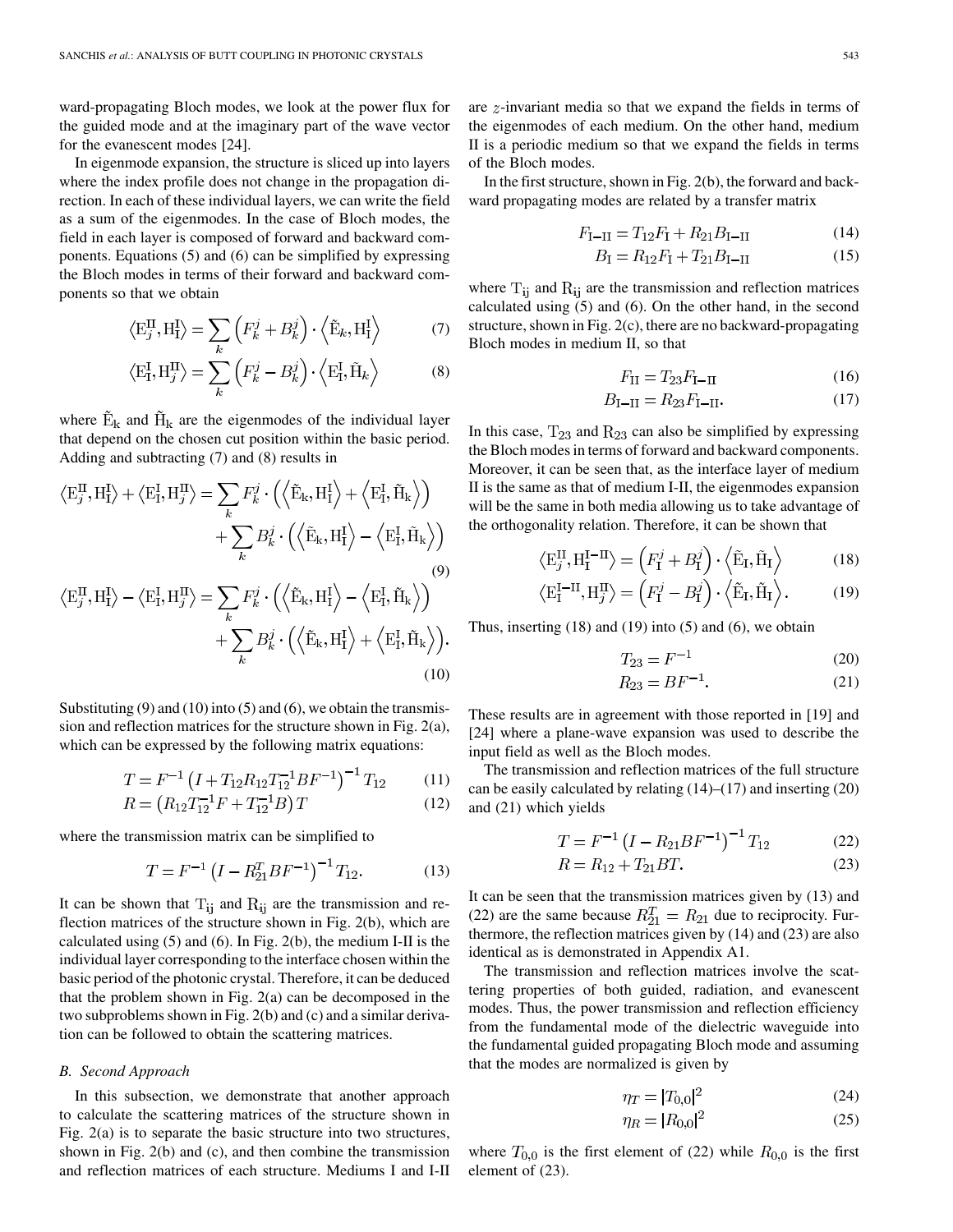TABLE I DESCRIPTION OF THE MAIN PARAMETERS OF THE TWO PHOTONIC CRYSTAL STRUCTURES CONSIDERED.  $n_{\rm defects}$  and  $n_{\rm medium}$  ARE THE REFRACTIVE INDEX OF THE DEFECTS (RODS OR HOLES) AND THE SURROUNDING MEDIUM RESPECTIVELY,  $R$  Is the Defect Radius and  $f_n$  is the NORMALIZED FREQUENCY EMPLOYED TO CALCULATE THE LATTICE CONSTANT a

| Structure | $n_{\text{defects}}$ | $n_{\text{medium}}$ | R    | $f_n(a/\lambda)$ | a @ $\lambda$ =1.55 $\mu$ m | Polarization |
|-----------|----------------------|---------------------|------|------------------|-----------------------------|--------------|
| Rod       | 3.4                  | 1.45                | 0.2a | 0.3              | $465$ nm                    | TM           |
| Hole      |                      | 3.4                 | 0.3a | 0.235            | 364.2 nm                    | TЕ           |

## IV. RESULTS AND DISCUSSION

# *A. Description of the Simulation Tools Employed and Structures Analyzed*

The analytic results were obtained with a frequency-domain model based on a vectorial eigenmode expansion technique and a staircase approximation of the index profile [\[25](#page-9-0)]. This modeling tool CAMFR is freely available from the Internet [\[26](#page-9-0)]. For the photonic crystal waveguide, the Bloch modes were calculated from the eigenstates of the scattering matrix associated to the basic period. Afterwards, the field profiles and the forward and backward components of the Bloch modes were obtained at the chosen cut position within the basic period in order to calculate analytic expressions. Analytic results have been compared with simulation results. The simulated structure consists of an input dielectric waveguide butt-coupled to a semi-infinite photonic crystal waveguide, as shown in Fig. 2(a). Simulations were performed with CAMFR as well as with a finite-difference time-domain (FDTD) code [[27\]](#page-9-0).

Two different structures have been analyzed. The first, hereafter named rod structure, consists of a  $0.5$ - $\mu$ m-wide dielectric waveguide with a core of silica  $(SiO<sub>2</sub>)$  and a cladding of air. The photonic crystal structure considered is a two-dimensional (2-D) triangular lattice of dielectric rods of silicon (Si) surrounded by a homogeneous dielectric medium of silica. The second, hereafter named hole structure, consists of a  $0.5$ - $\mu$ m-wide dielectric waveguide with a core of Si and a cladding of air. The photonic crystal structure in this case is a 2-D triangular lattice of air holes surrounded by a homogeneous dielectric medium of Si. The main parameters of both photonic crystal structures are summarized in Table I.

Fig. 3 shows the dispersion relations of the rod and hole photonic crystal waveguides and of the dielectric waveguides considered in each case. The dispersion relations have been obtained with the plane-wave expansion (PWE) method for the photonic crystal waveguides [\[28\]](#page-9-0) and with CAMFR for the dielectric waveguides. For the rod structure, it can be seen that both the dielectric and the photonic crystal waveguide are single mode. The lattice constant has been calculated to get transmission at  $\lambda = 1.55 \mu m$  for the central normalized frequency of the guided mode. For the hole structure, it can be seen that the dielectric waveguide is single mode while two guided modes, with odd and even symmetries in the transversal direction, appear for the photonic crystal waveguide. The lattice constant has been calculated to get transmission at  $\lambda = 1.55 \ \mu \text{m}$  for a normalized frequency where only the even mode exists. However, as the dielectric waveguide mode has even symmetry, only the even mode will be excited in the photonic crystal waveguide.



Fig. 3. Dispersion relations for the dielectric and photonic crystal waveguides in the (a) rod and (b) hole structures.

## *B. Coupling Efficiency Dependence on Cut Position*

Coupling losses between conventional dielectric and photonic crystal waveguides are caused by the different guiding mechanism in both waveguides, which gives rise to a mode impedance mismatch. Modal properties in dielectric waveguides are unaltered along the propagation direction but, in photonic crystals, they change within the basic period that characterizes the photonic crystal. Therefore, the mode impedance mismatch between both waveguides will depend on the chosen cut position within the basic period.

Figs.  $4(a)$  and  $5(a)$  show the transmission efficiency as a function of the chosen cut position within the basic period normalized by the lattice constant  $(z/a)$  for the rod and hole structure, respectively. The frequency of operation is that shown in Table I. The inset of Fig. 4(a) shows the basic period considered where the propagation direction is along the  $z$  axis. It should be noticed that the cut position is only varied along the  $\Gamma K$  direction. Results are shown for CAMFR, FDTD, and the analytic expressions derived in Section III. It can be seen that analytic and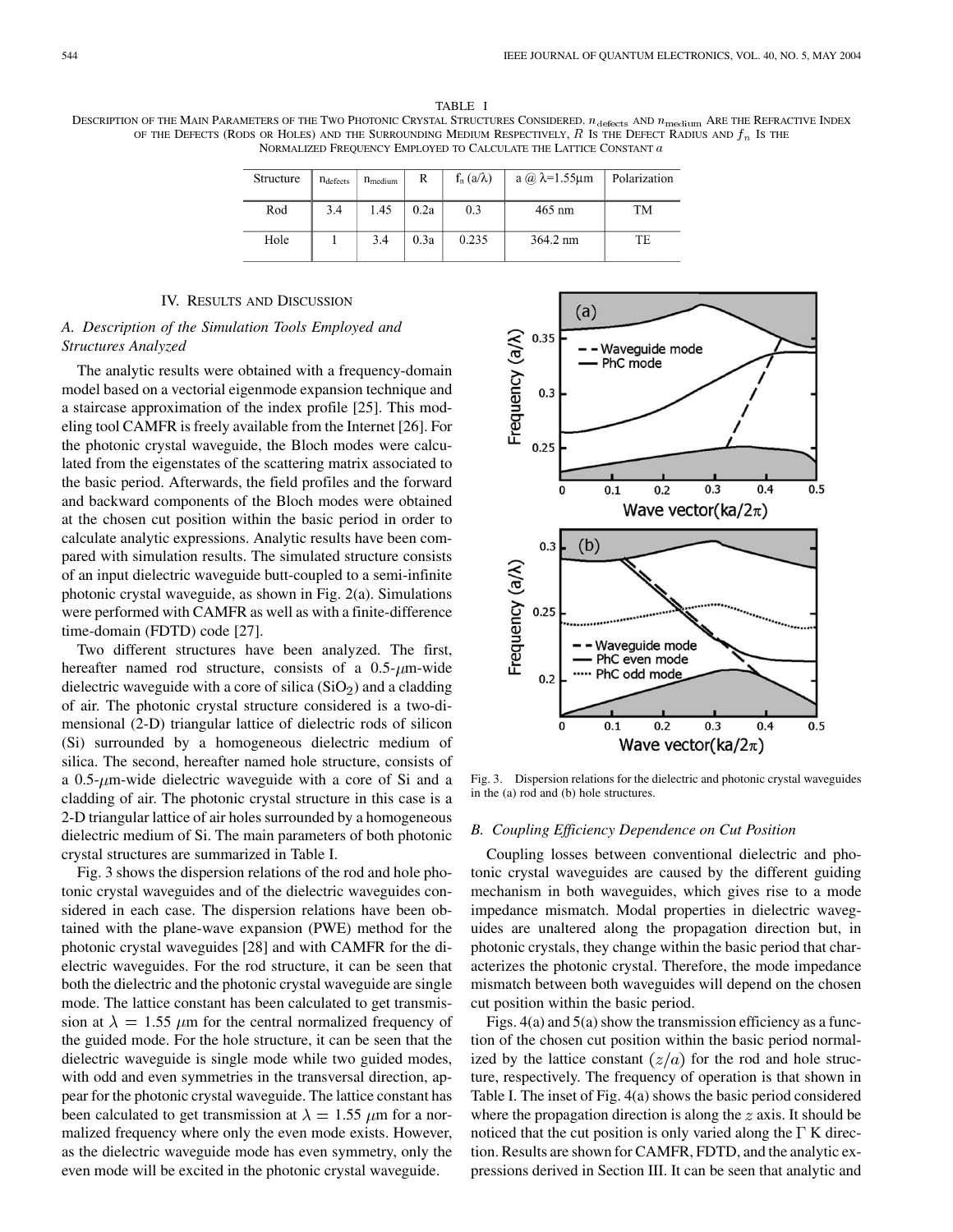



simulation results show an excellent agreement especially with CAMFR as the parameters in both simulations and analytic calculations are the same. Reflection has also been calculated and it is shown in Figs. 4(b) and 5(b) for the rod and hole structure, respectively. It can be seen that analytic and simulation results are also in agreement. However, FDTD results are something different for the rod structure. This is because, in this case, the reflection was calculated by integrating the power only along the width of the input waveguide. However, in the rod structure, as the index contrast of the dielectric waveguide is lower, the mode will be less confined and it will expand into the cladding. Therefore, the power calculation is underestimated but the shape remains unaltered.

From Figs. 4 and 5, it can be seen that the transmission response is asymmetric in both structures although the absolute value of the total field is symmetric within the basic period. This behavior can be interpreted from the transmission expression [see (22)] in which the forward and backward components of the Bloch modes are responsible for the asymmetric response as they have different values depending on the chosen cut position.



Fig. 5. (a) Transmission and (b) reflection efficiency as a function of the chosen cut position within the basic period normalized by the lattice constant  $(z/a)$  for the hole structure.

It is also interesting to notice that the transmission expression is similar to the Airy formula [[29\]](#page-9-0) but without any propagation terms as medium I-II has zero length. On the other hand, it can be seen that the reflection is proportional to the backward components multiplied by the transmission [see (23)]. In the hole structure, the transmission is very high while the reflection is maintained very low. Therefore, the low reflection implies that the backward components should be very low in order to counteract the high transmission.

On the other hand, a good mode profile matching is expected at the optimum cut position due to the coupling efficiency improvement. In order to show this effect, the field diagrams have been calculated at different cut positions. Fig. 6(a) and (b) shows the electric field diagrams in the rod structure for  $z/a = 0.3$  and  $z/a = 0.0$ , respectively, which correspond to the maximum and minimum transmission efficiency shown in Fig.  $4(a)$ . Fig.  $6(c)$ and (d) show the magnetic field diagram in the hole structure for  $z/a = 0.3$  and  $z/a = 0.66$ , respectively, which again corresponds to the maximum and minimum transmission efficiency shown in Fig. 5(a). It can be seen that at the optimum cut position a high coupling efficiency is achieved which reflects in a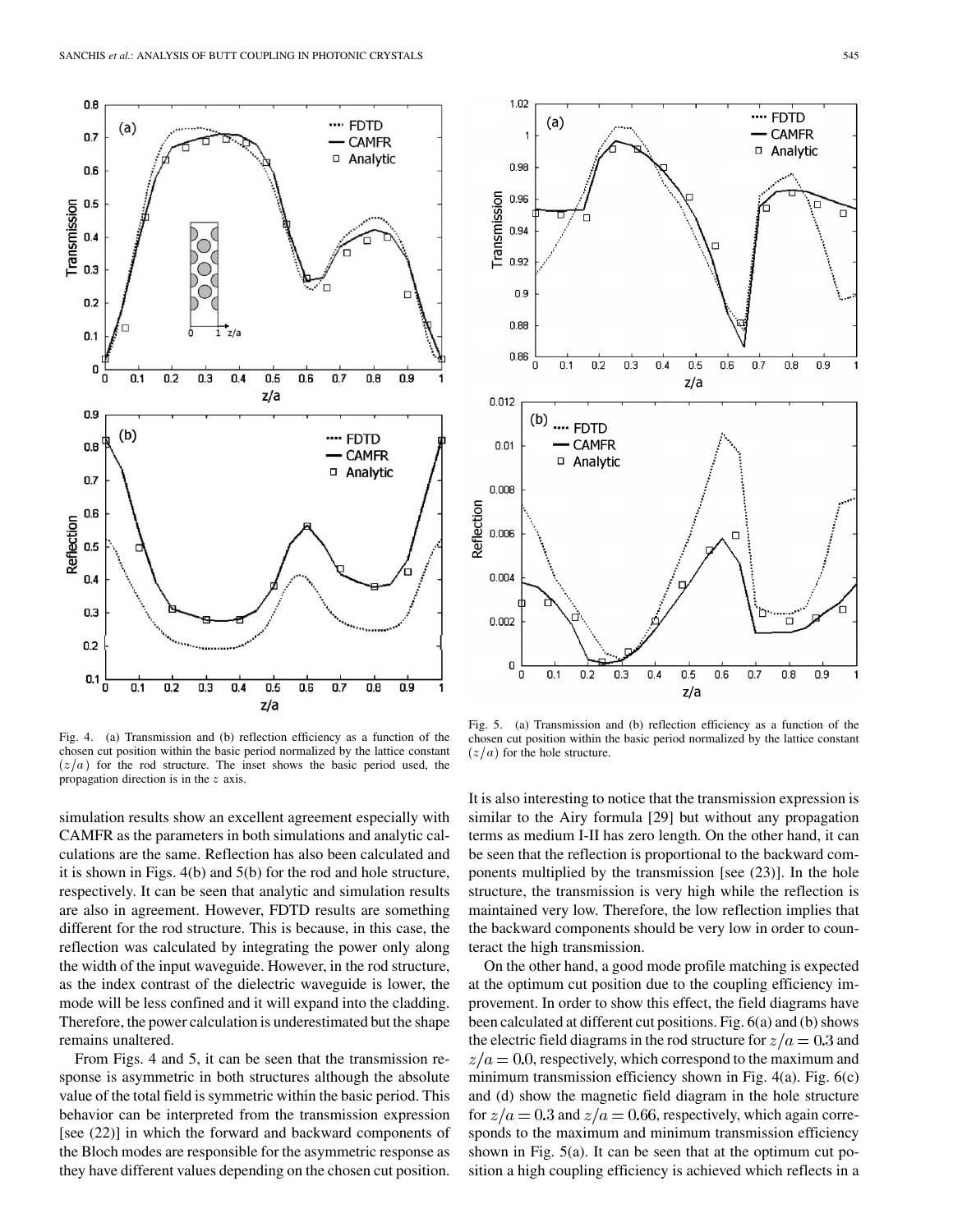$0000$  $(a)$  $(b)$ 0000000<br>00000000  $00000$  $(c)$  $(d)$ poppoc 0000 0000 nnn OOOO C C  $\bigcap$ 

Fig. 6. Electric field diagram in the rod structure (a)  $z/a = 0.3$  and (b)  $z/a = 0.0$  and magnetic field diagram in the hole structure (c)  $z/a = 0.3$ and (d)  $z/a = 0.66$ .

good mode profile matching. However, at the nonoptimum cut position, the reflection increases and the coupling efficiency decreases, which reflects in a poor mode profile matching. It is also interesting to point out that the higher reflection in the rod structure can be attributed to the fact that the waveguide mode is less confined because of the smaller index contrast which increases the mode profile mismatch. However, the reflection is also highly dependent on the modal properties of the photonic crystal waveguide, as it can be deduced from the results shown in Fig. 4, so that it cannot be stated that a more confined waveguide mode will always reduce the reflection.

#### *C. Coupling Efficiency Dependence on Frequency*

In the last section, we have seen that the transmission efficiency can be significantly improved at a fixed frequency by choosing the optimum interface. Now, we will study the dependence of transmission efficiency with frequency which is mainly determined due to the difference in the dispersion relations between the dielectric and photonic crystal waveguides. In Fig. 3(b), it can be seen that for the hole structure the dispersion relation of the dielectric and photonic crystal waveguide are very similar. This will result in an efficient coupling and high transmission will be achieved over the whole bandwidth of the photonic crystal mode. On the other hand, in the rod structure the dispersion relations of both waveguides differ more and therefore the frequency response will be worse.

Figs. 7 and 8 show the transmission spectra for the hole and rod structure, respectively, with  $z/a = 0.3$  in both cases that corresponds to the optimum interface which give rise to the maximum transmission. Analytic results are compared with CAMFR and FDTD simulations, showing a good agreement. However, it can be seen that FDTD results are slightly shifted to higher frequencies especially in the rod structure. We attribute this shifting to an artifact of FDTD as the results obtained with CAMFR are also in agreement with the band diagrams shown in Fig. 3, which were calculated with the PWE method. On the other hand, the dash–dotted results shown in Figs. 7 and 8 have been calculated with the scalar Fresnel equation



Fig. 7. Transmission efficiency as a function of the normalized frequency for the rod structure with  $z/a = 0.3$ .



Fig. 8. Transmission efficiency as a function of the normalized frequency for the hole structure with  $z/a = 0.3$ .

but involving the group indexes of the dielectric and photonic crystal waveguide and are given by

$$
\eta_{\rm ng} = 4n_g^{\rm phc} n_g^{\rm wg} / (n_g^{\rm phc} + n_g^{\rm wg})^2 \tag{26}
$$

where  $n_g^{\text{phc}}$  and  $n_g^{\text{wg}}$  are the group index of the photonic crystal and dielectric waveguides, respectively. The group index is inversely related to the group velocity and the group velocity is determined by the variation of the frequency with respect to the wave vector, i.e., the slope of the dispersion relation. Therefore, the group indexes can be easily calculated from the dispersion curves.

From the results presented in Figs. 7 and 8, it can be seen that the transmission spectrum presents a parabolic shape in the rod structure while it is relatively flat in the hole structure. In both cases, it is very remarkable to notice that, even though the optimum cut position has been obtained for a fixed frequency, the transmission spectrum shape is similar to the one obtained with (26), indicating that the transmission efficiency dependence with frequency mainly stems from the difference in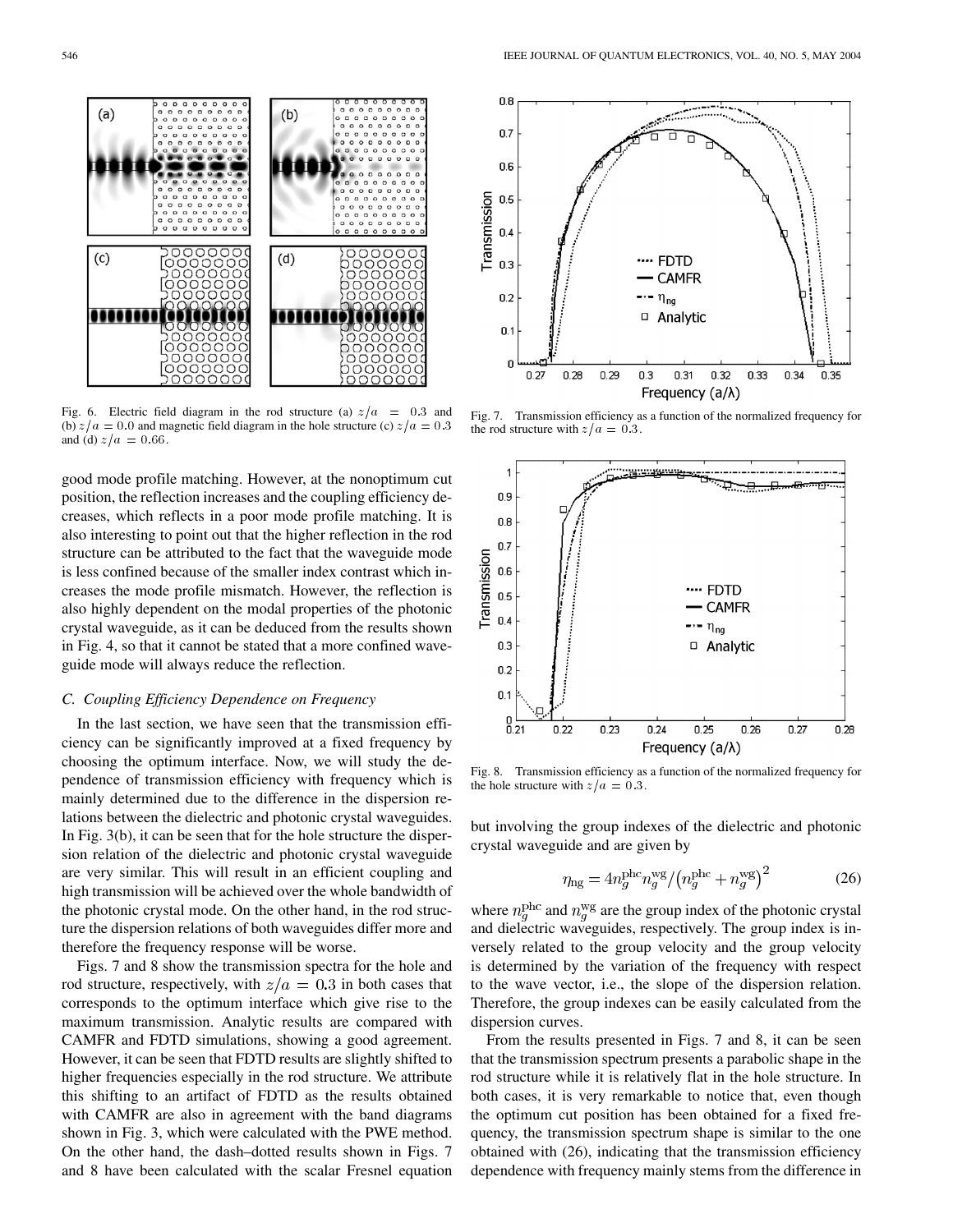

Fig. 9. Transmission efficiency as a function of the chosen cut position within the basic period normalized by the lattice constant  $(z/a)$  for the rod structure and for different normalized frequencies.



Fig. 10. Transmission efficiency as a function of the chosen cut position within the basic period normalized by the lattice constant  $(z/a)$  for the hole structure and for different normalized frequencies.

group velocity or, in other words, due to the group index mismatch. However, the influence of the frequency on the cut position has also been analyzed.

Figs. 9 and 10 show the transmission efficiency as a function of the cut position for the rod and hole structures, respectively, and considering different frequencies. Results have only been calculated with the analytic expression showing the advantages of the developed formulation as the calculation time was significantly reduced. In both structures, it can be seen that the transmission response does not change significantly with frequency and the optimum cut position is only slightly shifted. It is interesting to notice that the maximum transmission efficiency in all cases is similar to that predicted with (26). On the other hand, it can be seen that the transmission efficiency variation with the chosen cut position in the hole structure increases as the frequency is close to the band edge. In the next section, we will show that this behavior can be partly explained by looking at the forward and backward components of the fundamental guided Bloch mode.

#### *D. Differences Between Rod and Hole Structures*

We have seen in the last subsections that the coupling is much better for the hole structure rather than for the rod structure. As already mentioned, coupling losses between dielectric and photonic crystal waveguides are derived from the different guiding mechanism in the two waveguides. In the dielectric waveguide, the guiding mechanism relies only on the index-contrast effect. On the other hand, the guiding mechanism in the photonic crystal is determined by the propagation of Bloch modes. In principle, the properties of the guided Bloch mode are due to distributed Bragg reflections, but they can also be affected by the total internal reflection effect depending on the features of the photonic crystal [[30\]](#page-9-0), [[31\]](#page-9-0). In the hole structure, the core refractive index of the photonic crystal waveguide is higher than the surrounding medium. In this case, the properties of the Bloch mode will be affected by the total internal reflection effect so that the modal properties in the dielectric and photonic crystal waveguides will be more similar, yielding a highly efficient coupling. This explains the similarity of the dispersion relations shown in Fig. 3(b). On the other hand, the photonic crystal waveguide in the rod structure has a core refractive index smaller than the surrounding medium. In this case, the guided mode is considered to be a pure Bloch mode because only the photonic bandgap (PBG) effect is present and modal properties in the dielectric and photonic crystal waveguides will differ more, yielding a worse coupling. However, we have seen that the transmission efficiency in the rod structure is highly dependent on the chosen cut position with values that go from lower than 5% to near 70%. On the other hand, the transmission efficiency variation with the chosen cut position in the hole structure is very low with values near 100%, although it increases if frequencies close to the band edge are considered. In order to give an explanation of this behavior, we have analyzed the forward and backward components of the fundamental guided Bloch mode.

The following factor for the forward component has been defined:

$$
\gamma_{\rm FW} = \frac{|\langle E_{\rm FW}, H_{\rm FW}^* \rangle|}{|\langle E_{\rm FW}, H_{\rm FW}^* \rangle| + |\langle E_{\rm BW}, H_{\rm BW}^* \rangle|} \tag{27}
$$

where the subscripts FW and BW denote the forward and backward components of the total field, respectively. A similar expression has been used for the backward component. Fig. 11 shows the factor values as a function of the chosen cut position within the basic period normalized by the lattice constant for the rod and hole structures. Results are only shown for the frequency of operation shown in Table I for the sake of simplicity. A strong interaction between forward and backward components can be seen in the rod structure that gives rise to a large difference between the Bloch mode and the waveguide mode. Thereby, the mode profiles in the dielectric and photonic crystal waveguide are rather different, as it is shown in Fig. 6(a), so that a higher mode mismatch exists which increases reflection and scattering. The results shown in Fig. 11(a) are only related with the fundamental Bloch mode. However, the increase of scattering means that coupling losses are also determined due to interaction with higher order modes. Therefore, clear correspondence between the results shown in Figs. 11(a) and 4 cannot be seen. On the other hand, it can be seen that the Bloch mode in the hole structure is mainly determined by the forward component. Furthermore,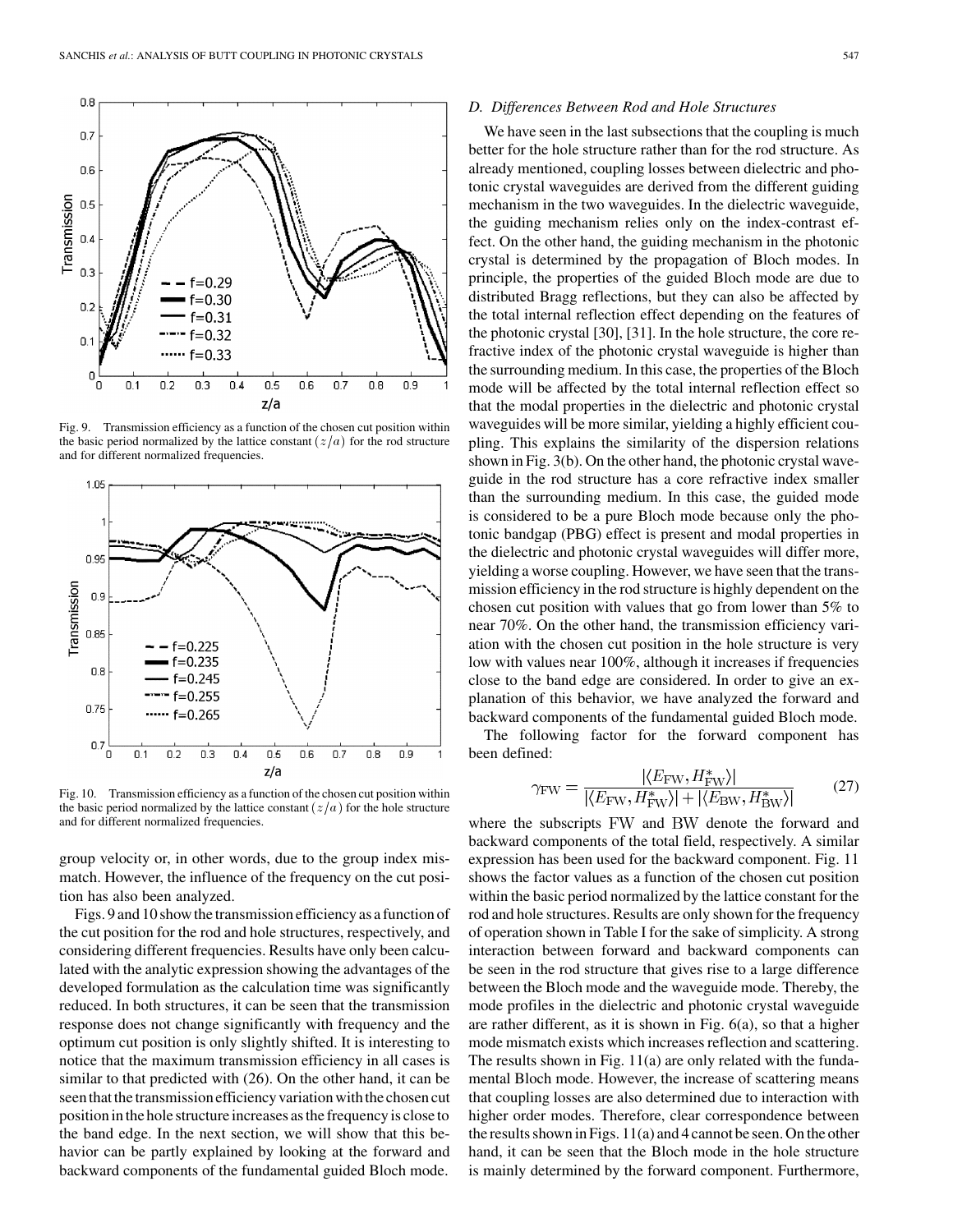

Fig. 11. Influence of forward and backward components as a function of the cut position within the basic period normalized by the lattice constant  $(z/a)$  for the (a) rod and (b) hole structures.

the  $\gamma_{\rm FW}$  and  $\gamma_{\rm BW}$  values are mainly constant along different cut positions within the basic period, which explains the low dependence of the transmission efficiency with the chosen cut position shown in Fig. 5(a). We attribute this behavior to the total internal reflection effect that results in a large similarity between the Bloch mode and the waveguide mode. This similarity can also be shown in the mode profiles shown in Fig. 6(c) and explains the results reported in [\[31\]](#page-9-0), where it was shown that the properties of the photonic crystal waveguide can be similar to those obtained from an effective corrugated waveguide.

For different frequencies, we obtained similar curves for both rod and hole structures. In the latter, we observed that, for frequencies close to the band edge, the reduction of the transmission efficiency as well as the higher variation with the chosen cut position, shown in Fig. 10, was associated with an increase of the backward components, indicating a higher mode mismatch. However, we noticed that the reflection was maintained at a very low value, indicating that coupling losses mainly arose due to scattering. Therefore, the steep dip, shown in Fig. 10 and accentuated for frequencies close to the band edge, can be attributed to the complex interplay between mode mismatch and interaction with higher order modes.

### *E. Relation to Approximate Formulas*

Finally, we also studied the usefulness of the classical approximate formula employed to study fiber-coupling issues (see, e.g, [[32\]](#page-9-0)) for interfaces involving photonic crystal structures. The general expression of this formula is given by

$$
\eta = \frac{\text{Re}\{\langle E_{\text{I}}, H_{\text{II}}^*\rangle \langle E_{\text{II}}, H_{\text{I}}^*\rangle / \langle E_{\text{II}}, H_{\text{II}}^*\rangle\}}{\text{Re}\{\langle E_{\text{I}}, H_{\text{I}}^*\rangle\}}
$$
(28)

where Re denotes the real part.

First, it is important to point out that this formula was successfully used to study radiation losses of a structure formed between a dielectric waveguide and a semi-infinite Bragg mirror [[18\]](#page-9-0). In this case, the nonpropagating fundamental Bloch mode operating in the bandgap was considered and it was obtained that the reflection of the structure could be calculated as  $\eta^2$  but using the forward field of Bloch mode instead of the total field. The proof of this assessment is beyond the scope of this paper, however, the fact of using only the forward field to calculate  $\eta^2$  can be understood from (20) that shows that the transmission only involves the forward components when the input waveguide has the same index profile as the first layer of the photonic crystal waveguide, as occurs in [\[18](#page-9-0)].

In our case, we have analyzed the usefulness of (28) in order to calculate the transmission efficiency in the rod and hole structures. Unlike the work in [[18\]](#page-9-0), the transmission in this case relies on the fundamental guided propagating Bloch mode. In Appendix A2, it is demonstrated how (28) can also be obtained following the derivation presented in Section II when mediums I and II are  $z$ -invariant. In principle, this derivation is not valid when medium II is a photonic crystal because the orthogonality relation is not true if the cross product is taken with the forward field of the Bloch mode. This implies that the coupling to higher order Bloch modes in addition to the backward components of the fundamental Bloch mode should be negligible to ensure the validity of the formula. This result can be interpreted by looking at the forward and backward components of the fundamental guided Bloch mode. As previously shown, the fundamental guided Bloch mode in the hole structure is mainly determined by the forward components, however, a stronger interaction between the forward and backward components exists in the rod structure. Furthermore, a high transmission is achieved in the former case so that the coupling to higher order Bloch modes as well as the reflection can be neglected. Therefore, we conclude that, only in very specific cases, (28) can be used for coupling issues in photonic crystals.

## V. CONCLUSION

Coupling losses have been analyzed at an interface formed by a dielectric waveguide butt coupled to a photonic crystal waveguide. The main contribution of the paper is the derivation of closed-form expressions for the reflection and transmission matrices that completely characterize the scattering that occurs at the interface. Analytic expressions are based on an eigenmode expansion technique but the same derivation can be used with other field expansions. Furthermore, we showed that the classical approximate formula employed to study fiber-coupling issues can only be used for interfaces involving photonic crystal structures in very specific cases.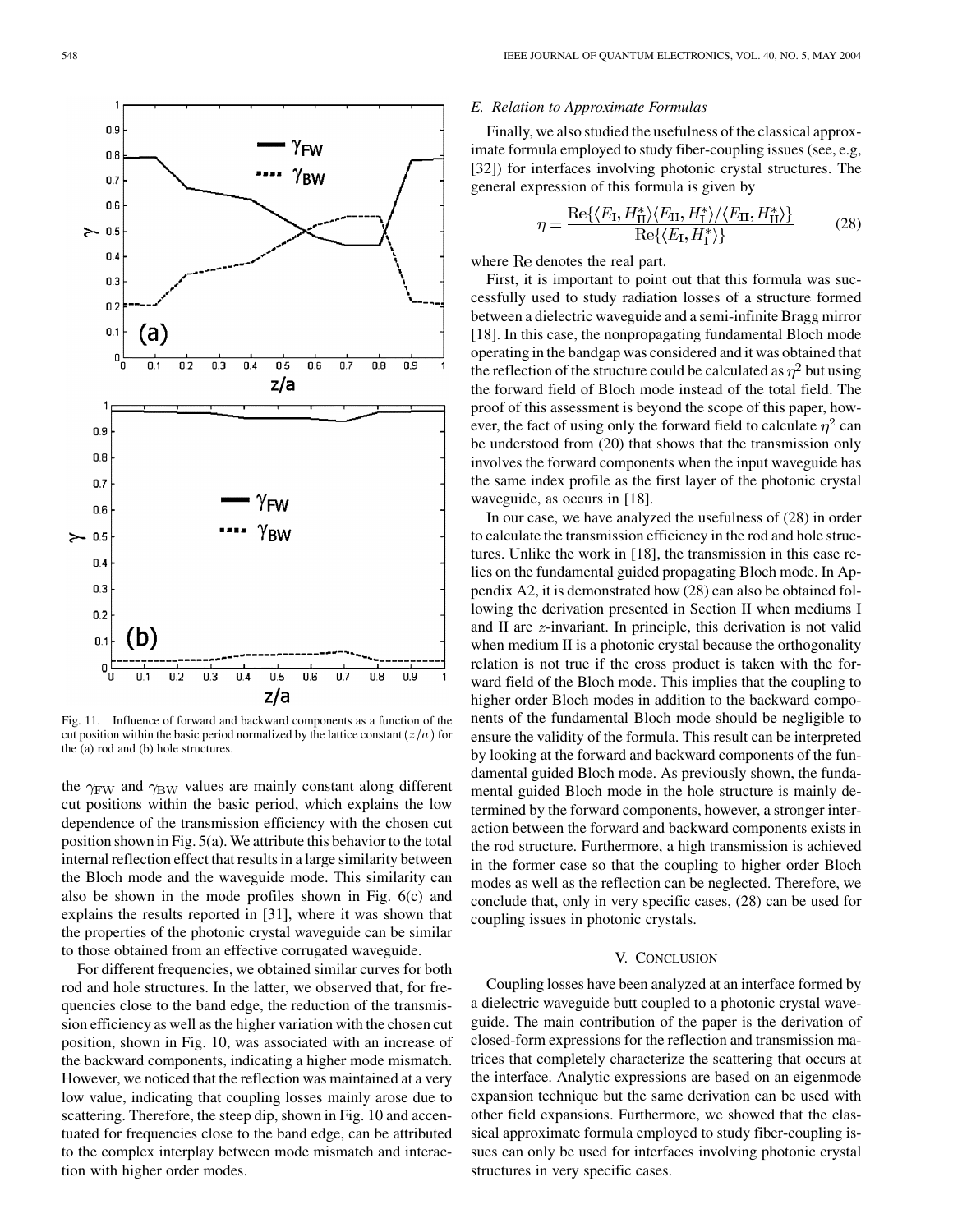<span id="page-8-0"></span>A similar procedure to the one followed here can be derived to analyze other coupling problems. Furthermore, it is important to mention that although in this paper we have considered a 2-D problem for the sake of simplicity, analytic expressions are also valid in three-dimensional (3-D) problems. Therefore, they can be a useful instrument in order to study coupling issues in 3-D avoiding highly consuming resources and complex simulations.

In a second step, analytic expressions, validated by means of CAMFR and FDTD simulations, were used to analyze coupling losses in two different photonic crystal structures. We showed that the transmission efficiency can be significantly improved by choosing the optimum cut position within the basic period of the photonic crystal. Thereby, the transmission efficiency can be increased from values lower than 5% to values near 70% for the rod structure while efficiency near 100% can be achieved for the hole structure. On the other hand, we obtained that, even choosing the optimum interface, the maximum transmission efficiency is limited by the group velocity mismatch. Finally, we showed that the behavior of the coupling efficiency can be partly predicted by analyzing the forward and backward components of the guided propagating Bloch mode.

#### APPENDIX A

#### DEMONSTRATION OF THE REFLECTION MATRICES EQUALITY

In this Appendix, it is demonstrated that (12) is equivalent to (23), which is defined by

$$
R = R_{12} + T_{21}BT.
$$
 (A1)

First, we can put (A1) into the form

$$
R = (R_{12}T_{12}^{-1}(I - R_{21}BF^{-1})F + T_{21}B)T.
$$
 (A2)

After some algebraic manipulations, we obtain

$$
R = (R_{12}T_{12}^{-1}F + T_{12}^{-1}(T_{12}T_{21} + R_{21}R_{21})B)T
$$
 (A3)

where it can be shown that

$$
T_{12}T_{21} + R_{21}R_{21} = I \tag{A4}
$$

by using the self-inverting property of the scattering matrix and relating it with the transfer matrix [[22\]](#page-9-0). Thus, it can be shown that  $(A3)$  is equal to  $(12)$ .

# APPENDIX B APPROXIMATE FORMULA FOR THE POWER COUPLING EFFICIENCY IN *z*-INVARIANT MEDIA

The approximate formula usually employed to study fibercoupling issues can also be derived from (1) and (2). In this case, the reflection is neglected and the transmission is obtained by taking the right cross product of (1) with  $H_I^{\text{II}}$  and the left cross product of (2) with  $E_1^{\text{II}}$ . However, as the reflection has been neglected, the transmission efficiencies obtained from (1) and (2) will be different, as follows:

$$
\langle E_p^{\rm I}, H_{\rm I}^{\rm II} \rangle = \sum_i T_{j,p}^E \langle E_j^{\rm II}, H_{\rm I}^{\rm II} \rangle \tag{B1}
$$

$$
\langle E_1^{\rm II}, H_p^{\rm I} \rangle = \sum_j T_{j,p}^H \langle E_1^{\rm II} H_j^{\rm II} \rangle. \tag{B2}
$$

The transmission from the incident mode into the desired transmitted mode is obtained using the orthogonality relation in (B1) and (B2) which yields

$$
T_E = \langle E_{\rm I}, H_{\rm II} \rangle / \langle E_{\rm II}, H_{\rm II} \rangle \tag{B3}
$$

$$
T_H = \langle E_{\rm II}, H_{\rm I} \rangle / \langle E_{\rm II}, H_{\rm II} \rangle. \tag{B4}
$$

The power coupling efficiency is then described by

$$
\eta = \frac{\text{Re}\{T_E T_H^* \langle E_{\text{II}}, H_{\text{II}}^* \rangle\}}{\text{Re}\{\langle E_{\text{I}}, H_{\text{I}}^* \rangle\}}.
$$
 (B5)

However, the above derivation is normally followed by using the conjugated magnetic field, which gives rise to the same results provided we have lossless materials. Thus, (B5) results in

$$
\eta = \frac{\text{Re}\{\langle E_{\text{I}}, H_{\text{II}}^*\rangle \langle E_{\text{II}}, H_{\text{I}}^*\rangle / \langle E_{\text{II}}, H_{\text{II}}^*\rangle\}}{\text{Re}\{\langle E_{\text{I}}, H_{\text{I}}^*\rangle\}}.
$$
 (B6)

In conventional index-guiding waveguides, the tangential component of the magnetic and electric fields are related by the wave impedance, allowing us to simplify (B7) into the well-known formula

$$
\eta = \frac{|\langle E_{\rm I}, E_{\rm II}^* \rangle|^2}{\langle E_{\rm I}, E_{\rm I}^* \rangle \langle E_{\rm II}, E_{\rm II}^* \rangle}.
$$
 (B7)

#### **REFERENCES**

- [1] J. D. Joannopoulos, R. D. Meade, and N. J. Winn, *Photonic Crystals: Molding the Flow of Light* Princeton, NJ, Sept. 1995.
- [2] S. John, "Strong localization of photons in certain disordered superlattices," *Phys. Rev. Lett.*, vol. 8, pp. 2486–2489, 1987.
- [3] E. Yablonovitch, "Inhibited spontaneous emission in solid-state physics and electronics," *Phys. Rev. Lett.*, vol. 58, pp. 2059–2062, 1987.
- [4] T. D. Happ, M. Kamp, and A. Forchel, "Photonic crystal tapers for ultracompact mode conversion," *Opt. Lett.*, vol. 26, pp. 1102–1104, 2001.
- [5] P. Sanchis, J. Martí, A. García, A. Martinez, and J. Blasco, "High efficiency coupling technique for planar photonic crystal waveguides," *Electron. Lett.*, vol. 38, pp. 961–962, Aug. 2002.
- [6]  $\rightarrow$  "Mode matching technique for highly efficient coupling between dielectric waveguides and planar photonic crystal circuits," *Opt. Express*, vol. 10, pp. 1391–1397, Dec. 2002.
- [7] A. Talneau, M. Mulot, S. Anand, and Ph. Lalanne, "Compound cavity measurements of transmission and reflection of a tapered single-line photonic crystal waveguide," *Appl. Phys. Lett.*, vol. 82, pp. 2577–2579, 2003.
- [8] P. Pottier, I. Ntakis, and R. M. De La Rue, "Photonic crystal continuous taper for low-loss direct coupling into 2D photonic crystal channel waveguides and further device functionality," *Optics Communications*, vol. 223, pp. 339–347, 2003.
- [9] P. Bienstman, S. Assefa, S. G. Johnson, J. D. Joannopoulos, G. S. Petrich, and L. A. Kolodziejski, "Taper structures for coupling into photonic crystal slab waveguides," *J. Opt. Soc. Am. B*, vol. 20, pp. 1817–1821, 2003.
- [10] R. Stoffer, H. Hoekstra, R. M. De Ridder, E. V. Groesen, and F. P. H. Van Beckum, "Numerical studies of 2D photonic crystals: Waveguides, coupling between waveguides and filters," *Opt. Quantum. Electron.*, vol. 32, pp. 947–961, 2000.
- [11] A. Mekis and J. D. Joannopoulos, "Tapered couplers for efficient interfacing between dielectric and photonic crystal waveguides," *IEEE J. Lightwave Technol.*, vol. 19, pp. 861–865, 2001.
- [12] A. Adibi, X. Yong, R. K. Lee, A. Yariv, and A. Scherer, "Properties of the slab modes in photonic crystal optical waveguides," *J. Lightwave Technology*, vol. 18, pp. 1554–1564, Nov. 2000.
- [13] M. Qiu, K. Azizi, A. Karlsson, M. Swillo, and B. Jaskorzynska, "Numerical studies of mode gaps and coupling efficiency for line-defect waveguides in two-dimensional photonic crystals," *Phys. Rev. E*, vol. 64, 2001. 155 113.
- [14] E. Miyai, M. Okano, M. Mochizuki, and S. Noda, "Analysis of coupling between two-dimensional photonic crystal waveguide and external waveguide," *Appl. Phys. Lett.*, vol. 81, pp. 3729–3731, 2002.
- [15] N. Moll and G. L. Bona, "Comparison of three-dimensional photonic crystal slab waveguides with two-dimensional photonic crystal waveguides: Efficient butt coupling into these photonic crystal waveguides," *J. Appl. Phys.*, vol. 93, pp. 4986–4991, 2003.